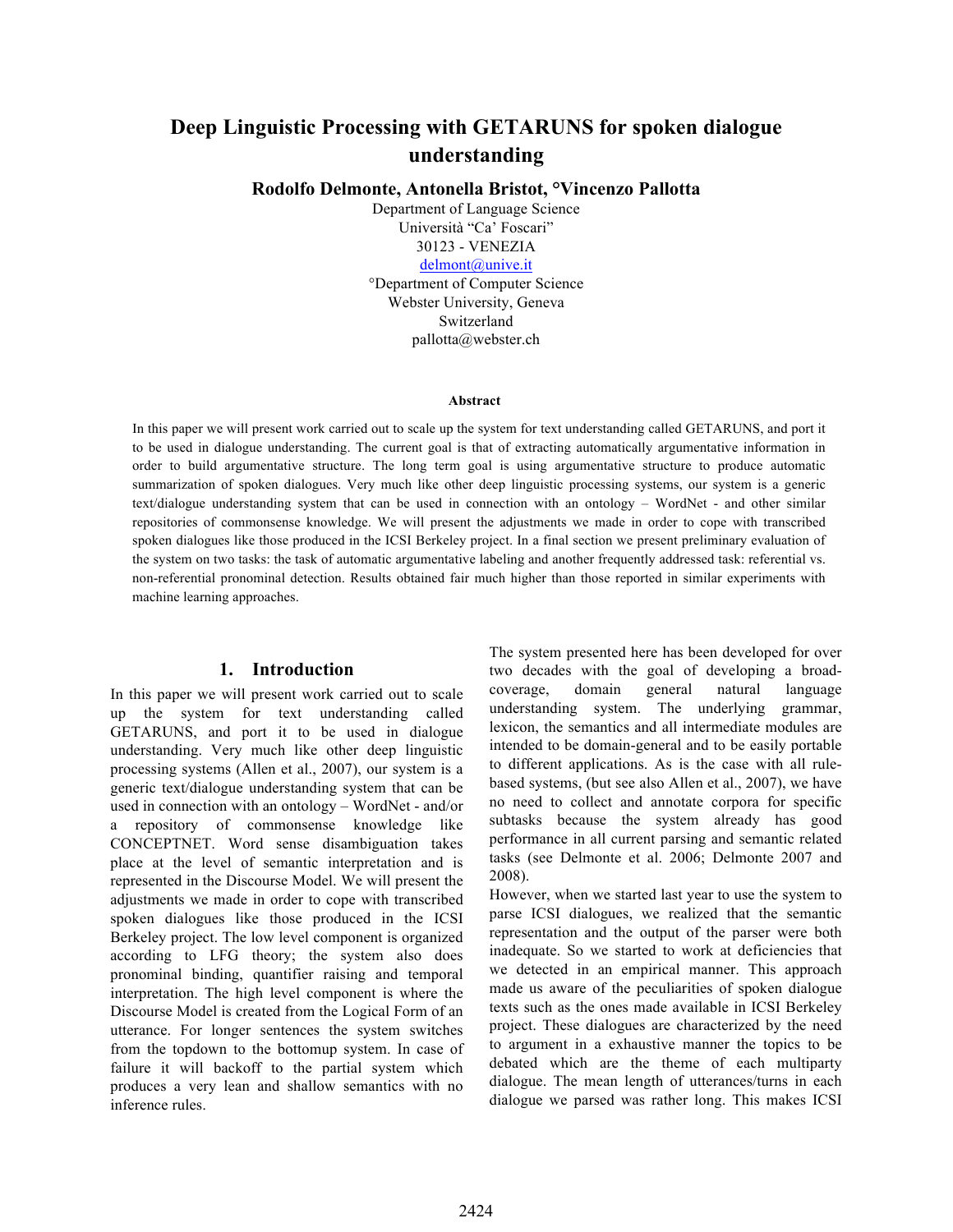dialogues hard to compute. From a count of number of words x turn, we came up with the following mean figures:

- percent of turns made of one single word: 30%

- percent of turns made of up to three words: 40%

- number of words x turn overall: 7

- number of words x turn after subtracting short utterances: 11

These values correspond to those found for PennTreebank corpus where we can count up to 94K sentences for 1M words – again 11 words per sentence. In analyzing ICSI, we found turns with as much as 54 words depending on the topic under discussion and on the people on the floor.

Computing semantic representations for spoken dialogues is a particularly hard task which requires at least the following information to be made available:

- adequate treatment of fragments;

- adequate treatment of short turns, in particular oneword turns;

- adequate treatment of first person singular and plural pronominal expressions;

- adequate treatment of disfluencies, thus including cases of turns made up of just one or more such expressions, or cases when they are found inside the utterance;

- adequate treatment of overlaps;

- adequate treatment of speaker identity for pronominal coreference;

In addition, we decided that every dialogue turn had to receive one polarity label, indicating negativity or positivity, and this is computed by looking into a dictionary of polarity items.

We will address each such topics in what follows.

## **3. The Spoken Dialogue Additions**

We will proceed by addressing each problem presented above in the order with which it is coped with in the system, i.e. as follows:

- overlaps
- dialogue act labeling
- fragment analysis
- disfluency treatment
- pronominal binding special routines
- non-referential linguistic element
- anaphora resolution routines
- current speaker as Subject of Point of View

#### **3.1 The Algorithm for Overlaps**

Overlaps are an important component of all spoken dialogue analysis. In all dialogue transcription, overlaps are treated as a separate turn from the one in which they occur, which usually follows it. This is clearly wrong from a computational point of view. For this reason, when computing overlaps we set as our first goal that of recovering the temporal order. This is done because:

- overlaps may introduce linguistic elements which influence the local context;

- eventually, they may determine the interpretation of the current utterance;

For these reasons, they cannot be moved to a separate turn because they must be semantically interpreted where they temporally belong. In addition, overlaps are very frequent. The algorithm we built looks at time stamps, and every time the following turn begins at a time preceding the ending time of current turn it enters a special recursive procedure. It looks for internal interruption in the current turn and splits the utterance where the interruption occurs. Then it parses the split initial portion of current utterance and continues with the overlapping turn. This may be reiterated in case another overlap follows which again begins before the end of current utterance. Eventually, it returns to the analysis of the current turn with the remaining portion of current utterance.

In Table 1 below we present data related to overlaps for the first 10 dialogues we computed. We classified overlaps into two types – WHILE and AFTER according to whether they take place inside the turn of the current speaker or at the end. The second case being regarded as normal and non-disrupting of the current speaker's conversational plan.

|       | total | Cont | Int | Int/ | Int/C | Int/ |
|-------|-------|------|-----|------|-------|------|
|       |       |      |     | Con  | hng   | O    |
| turns | 13158 |      |     |      |       |      |
| while | 1624  | 1369 | 46  | 87   | 22    | 63   |
| after | 1461  |      |     |      |       |      |

Table 1. Overlaps and their effects on Planning. We use the following abbreviations: Cont = continue;  $Int =$ Interrupt;  $Int/Con = Interrupt$  and Continue;  $Int/Chng =$ 

Interrupt and Change;  $Int/O = Interrupt$  Others

On a total number of 13158 turns we thus computed 3085 overlaps divided up nicely almost half and half for each of the two classes. Then we proceeded by subdividing WHILE overlaps into 5 subclasses where Continue indicates the current speaker continues talking; Interrupt, the current speaker is interrupted and there is no continuation; Inter\_Cont, the current speaker is interrupted but then Continues his/her plan in a following turn; Inter Change, the current speaker is interrupted and changes his/her plan, by either changing subject topic, or answering the overlapper. Eventually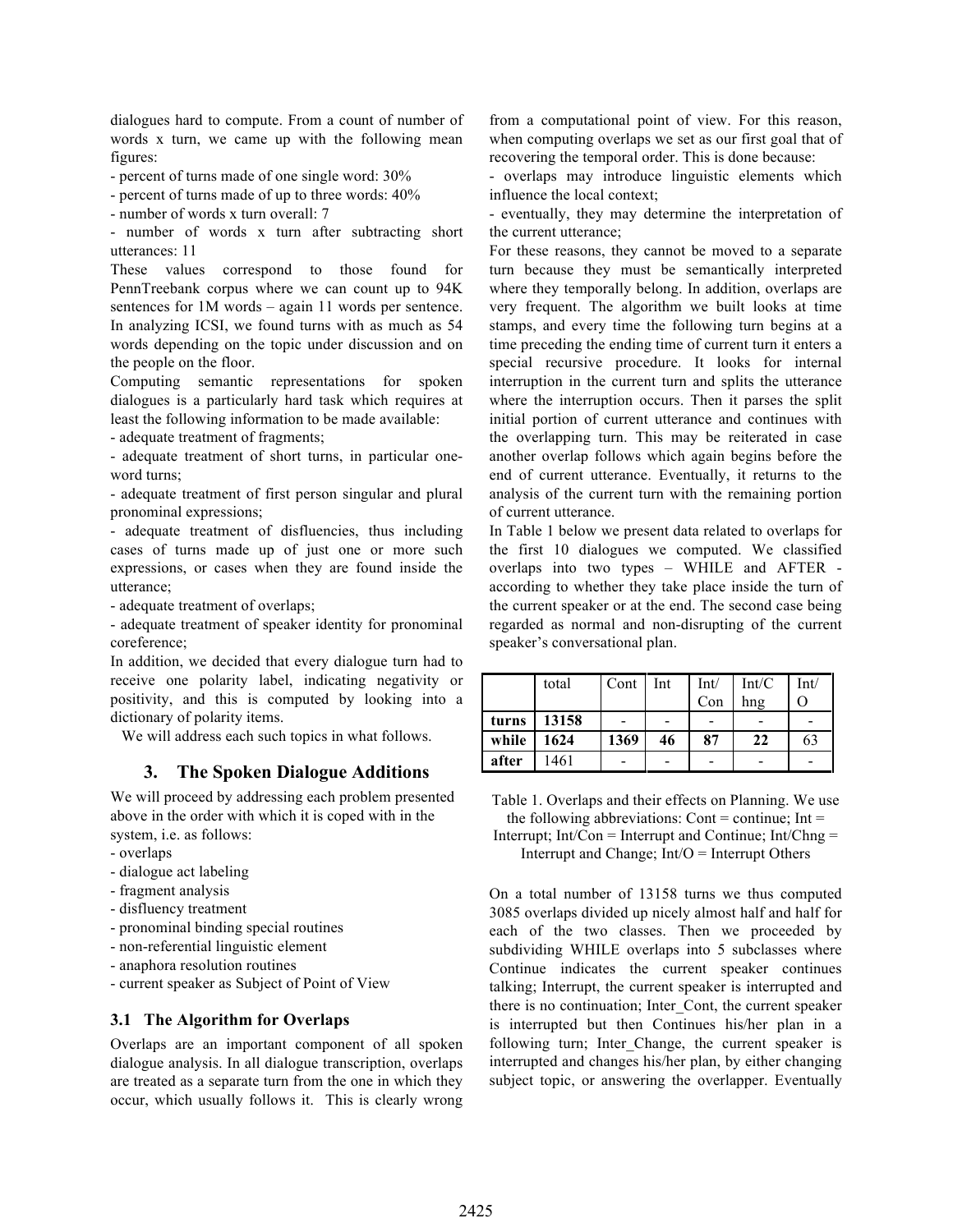we had Inter Other which indicates cases in which dialogue is interrupted by other speakers.

As can be easily noticed, the case constituted by Inter Change which is the most interesting from a semantic and pragmatic point of view is in fact the less frequent. We assume, however, that this may be determined by other factors attaining to the type of conversation being entertained by the participants, as well as by the nature of the topics discussed, and eventually by the personalities of the interlocutors.

## **3.2 The Treatment of Fragments and Short Turns**

Fragments and short turns are filtered by a lexical lookup procedure that searches for specific linguistic elements which are part of a list of backchannels, acknowledgements expressions and other similar speech acts. In case this procedure has success, no further computation takes place. However, this only applies to utterances shorter than 5 words, and should be made up only of such special words. No other linguistic element should be present apart from non-words, that is words which are only partially produced and have been transcribed with a dash at the end.

- graceful failure procedures for ungrammatical sentences, which might be full-fledged utterances but semantically non interpretable due to the presence of repetitions, false starts and similar disfluency phenomena. Or else they may be just fragments, i.e. partial or incomplete utterances, hence non-interpretable as such; this is done by imposing grammatical constraints of wellformedness in the parser;

- failure procedures for utterances which are constituted just by disfluency items and no linguistically interpretable words. These must be treated as semantically empty utterances and are recognizable by the presence of orthographic signs indicating that the word/s have not been completed and are just incomprehensible; this is done by inspecting the input in search of special orthographic marks and preventing the utterance to be passed down to the partial/deep parser.

On the contrary, we implemented a principled treatment of elliptical utterances and contribute one specific speech act or communicative act. They may express agreement/ disagreement, acknowledgement, assessment, continuers etc. All these items are computed as being complements of abstract verb SAY which is introduced in the analysis, and has as subject, the name of current speaker.

## **4. Automatic Argumentative Annotation**

At first we shall provide a state of the art and then we shall comment in detail our approach.

## **4.1 Detecting Argumentative structure – issues and theories**

As shown by Rosemberg and Silince (1999), tracking argumentative information from meeting discussions is of central importance for building summaries of project memories since, in addition to the "strictly factual, technical information", these memories must also store relevant information about decision-making processes. In a business context, the information derived from meetings is useful for future business processes, as it can explain phenomena and past decisions and can support future actions by mining and assessment (Pallotta et al., 2004).

In a section below we will describe in detail how discourse processing takes place. Here we want to highlight the main features of this process. This first level of processing is based on the shallow dialogue model proposed in (Armstrong, 2003), of which it is a modified version. This model provides a simple operational structure of dialogues based on three categories:

• *a dialog* is a non-empty set of episodes; a new episode is identified by a topic/speaker shift.

• *an episode* is a non empty set of turns; turns are individuated at prosodic level – more on turns below.

• *a turn* is a non-empty sequence of clauses/utterances and their boundary is a long pause.

In addition to the shallow dialogue model, we consider the adoption of a deeper structured representation based on argumentation theory. We assume that meeting dialogues are better viewed from the Collaborative Decision Making (CDM) perspective. In CDM, a meeting is defined as a multi-party (multi-agent) decision making process: a collaborative process, where agents follow a series of communicative actions in order to establish a common ground on the dimension of the problem. The main four dimensions of CDM process are:

• an overall task issue;

• a set of alternative proposals;

• a set of arguments in favor or against each proposals;

• a collection of choice criteria (perspectives and preferences) settled upon the participants;

• a decision (or evaluation) function that combines criteria to judge the alternatives.

This definition focuses on the processes, which take place during meetings and how these processes contribute to the accomplishment of a joint goal. In order to capture the above dimensions, we then adopted and extended a suitable argumentative model of discussions, namely the IBIS model proposed by (Kunz and Rittel, 1970). The IBIS model provides us with an abstract description of the discussion's rationale by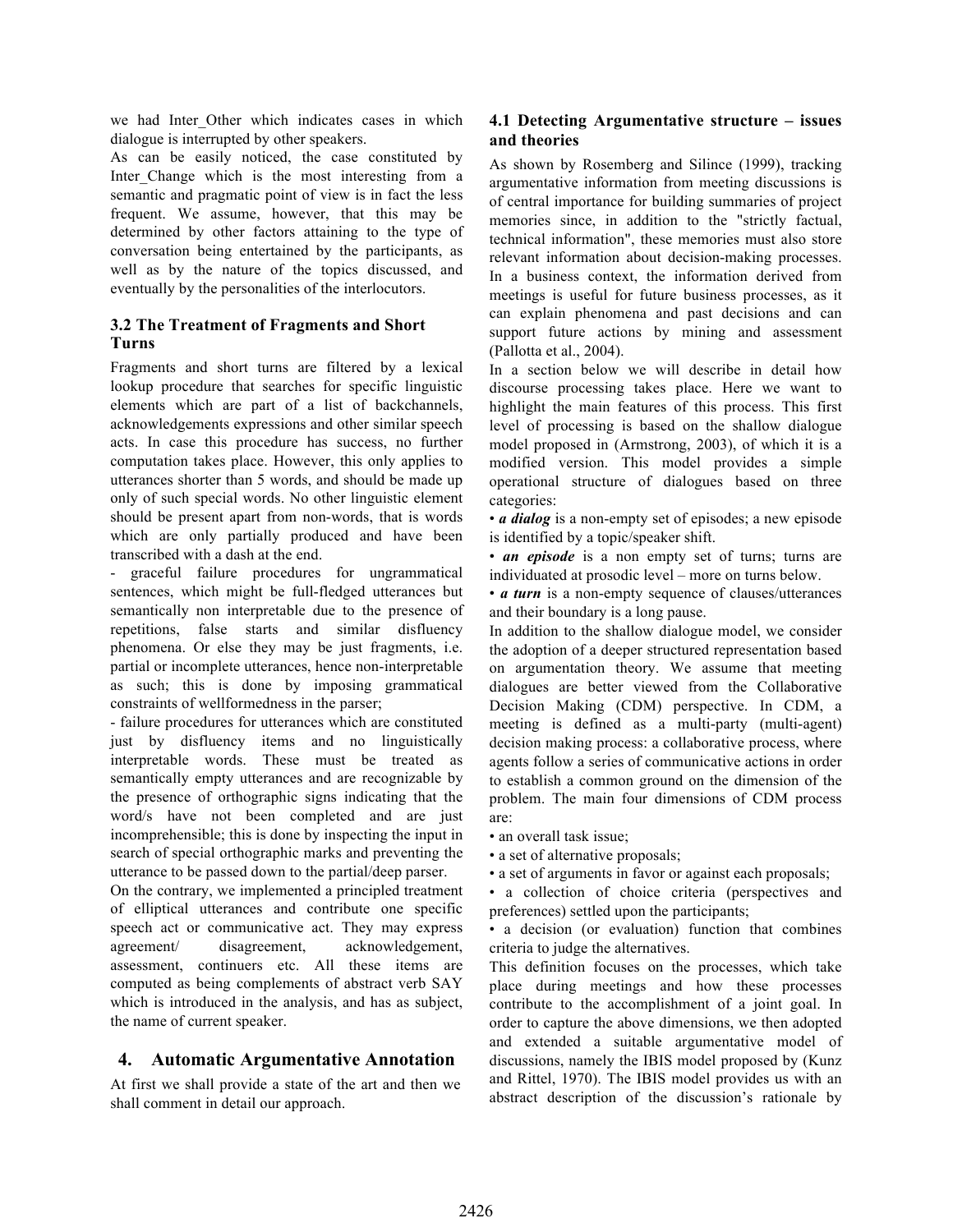outlining the important points discussed, the conflicts arisen and, hopefully solved, and the decisions that have been made. The IBIS model abstracts from the dynamics of the discussion, which needs to be modeled as well in order to extract the IBIS structures from meeting events. Relevant meeting events are special types of Dialogue Acts that have an argumentative force. This type of Dialogue Acts called Argumentative Acts, are backward-looking acts with forward-looking expectations (Goffman 1981).

Within the Adjacency Pairs model (Schegloff & Sacks 1973), the importance of tracking agreement and disagreement in discussions has been recognized also in (Galley et al., 2004; Hillard, Ostendorf, and Shriberg, 2003). Although these methods have the great advantage of being automatic, they only partially help in reconstructing the argumentative information we need in order to answer real user queries. This model has been adopted by (Niekrasz et al. 2005) for the real-time reconstruction of an argumentative structure by overhearing discussions in design meetings. Finally, (Rienks and Verbree 2006) propose the Twente Annotation Schema that is based on fewer categories but more relation types being inspired by the Rhetorical Structure Theory (Mann and Thompson 1988).

The argumentative structure defines the different patterns of argumentation used by participants in the dialogue, as well as their organization and synchronization in the discussion. The limits of sequential analysis of conversation (Schegloff & Sacks 1973) have been already pointed out by (Goffman 1981), who proposed to extend the notion of adjacency pair with that of chains of interaction rounds. As for other related work, we also see similarities of our approach with the argumentation dependency grammar proposed by (Lo Cascio 1991), although in his work only argumentative structure of monologues is considered. In fact, when analyzing dialogues, adjacency pairs are not enough to represent the hierarchical structure of the discussion. To that end we need to add a relation that links non adjacent pairs. We call this relation "replies to". The "replies to" links a (re)action to one or more previous (possibly in time) actions and induces an argumentative chain structure on the dialogue, which is local to each action and which enables the visualization of its context. For instance, the context of the action of "accepting a clarification" will be a chain of linked actions, namely the action of the clarification, that of the proposal that is clarified and the action of raising an issue for which the proposal was made. Argumentative actions can overlap in time, as for instance in those cases where the acceptance of a justification is uttered in the form of "backchannel" during the presentation of the justification.

Argumentative actions such as REQUEST, ACCEPT, REJECT might correspond to basic dialogue acts (Clark and Popescu-Belis 2004). In this case we have refined the concept of dialogue act and adjacency pairs by specifying the role of dialogue acts in constructing the argumentative structure of the discussion through the "replies to" relation.

When using the IBIS mark-up labels, a meeting is decomposed into several stages such as issues, proposals, and positions, each stage being possibly related to specific aggregations of elementary dialogue acts. Moreover, argumentative interactions may be viewed as specific parts of the discussion where several dialogue acts are combined to build such an interaction; as for instance, a disagreement could be seen as an aggregation of several acts of reject and accept of the same proposal. From this perspective, we elaborated an argumentative coding scheme, the Meeting Description Schema (Pallotta et al. 2004), which takes into account the different stages (or episodes) defined by the IBIS model and extend the concept of adjacency pairs to relate these episodes to each other and to the corresponding argumentative function.

In MDS, the argumentative structure of a meeting is composed of a set of topic discussion episodes (a discussion about a specific topic). In each discussing topic, there exists a set of issue discussion episodes. An issue is generally a local problem in a larger topic to be discussed and solved. Participants propose alternatives, solutions, opinions, ideas, etc. in order to achieve a satisfactory decision. Meanwhile, participants either express their positions and standpoints through acts of accepting or rejecting proposals, or by asking questions related to the current proposals. Hence, for each issue, there is a corresponding set of proposal episodes (solutions, alternatives, ideas, etc.) that are linked to a certain number of related position episodes (for example a rejection to a proposed alternative in a discussing issue) or questions and answers.

## **4.2 Our Approach**

Automatic Argumentative Annotation, is carried out by a special module activated at the very end of the computation of the each dialogue. This module takes as input the complete semantic representation produced by the system recorded in Prolog facts in the Discourse Model (hence DM). The elements of semantic representation we use are the following ones:

- all facts in Situation Semantics contained in the Discourse Model, which include individuals, sets, classes, cardinality, properties related to entities by means of their semantic indices;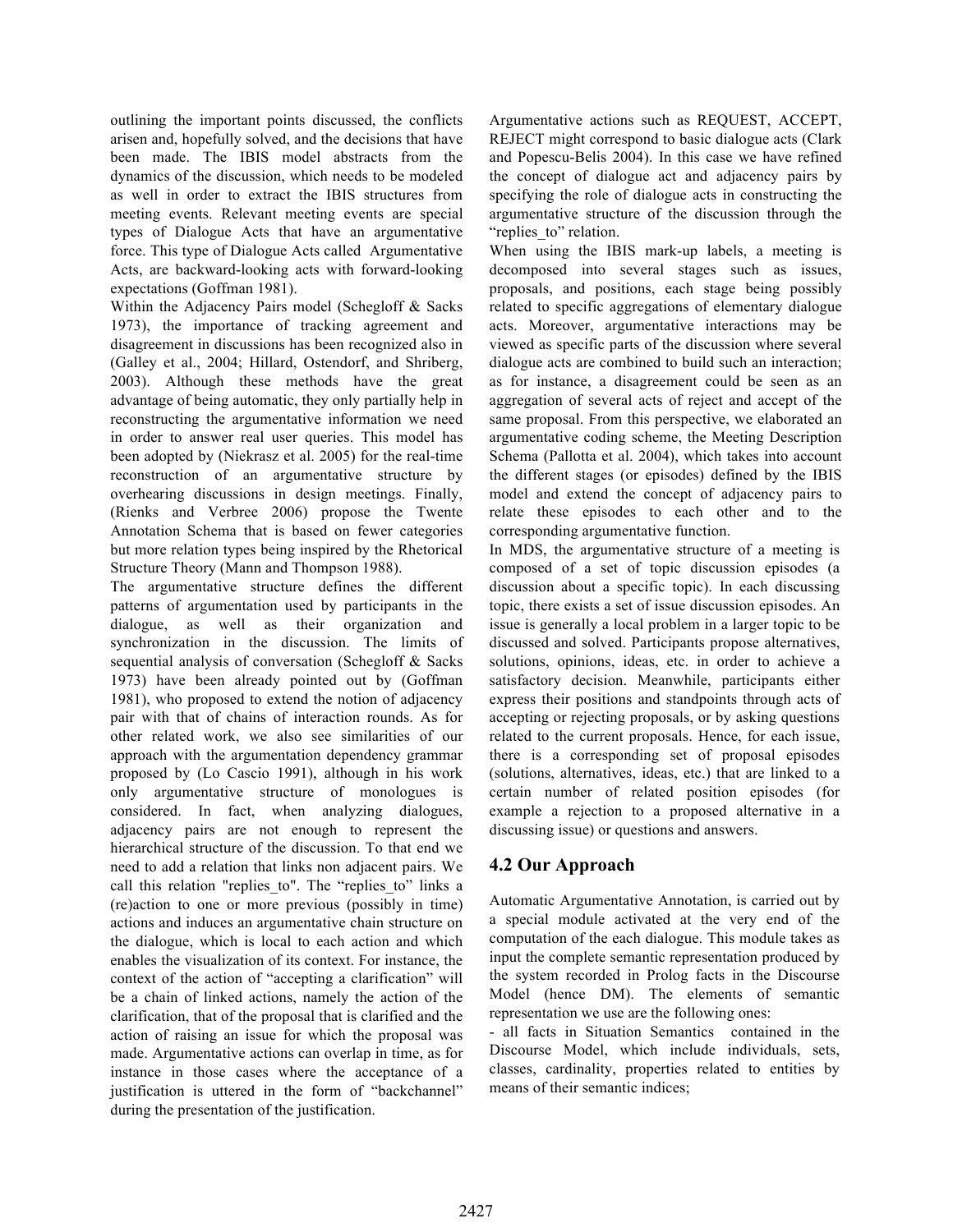- facts related to spatiotemporal locations of events with logical operators and semantic indices;

- vectors of informational structure containing semantic information at propositional level, computed for each clause;

- vectors of discourse structure with discourse relations computed for each clause from informational structure and previous discourse state (for an evaluation of system's performance see Delmonte et al. 2007);

- dialogue acts labels associated to each utterance or turn following ICSI classification;

- overlaps information computed at utterance level;

- topic labels associated to semantic indices of each entity marked as topic of discourse;

- all utterances with their indices as they have been automatically split by the system.

To produce Argumentative annotation, the system uses the following 21 Discourse Relations labels:

*statement, narration, adverse, result, cause, motivation, explanation, question, hypothesis, elaboration, permission, inception, circumstance, obligation, evaluation, agreement, contrast, evidence, hypoth, setting, prohibition*

These are then mapped onto five general argumentative labels. In addition we use the label DISFLUENCY for all those turns that contain fragments which are nonsentences and are semantically non interpretable.

### **ACCEPT, REJECT/DISAGREE, PROPOSE/SUGGEST, EXPLAIN/JUSTIFY, REQUEST DISFLUENCY**

The algorithm works in the following manner:

1. It recovers Dialogue Acts for each dialogue turn as they have been assigned by the system. These labels coincide with ICSI labels (BKC, ACK, FGB, FHD, RHQ, - that is Floor Grabber, Floor Holder, Backchannel, Acknowledge, RhetoricQuestion - with the addition of NEGation, ASSent, MTVation, PRPosal, GRTeeing, CNLusion;

2. It recovers Overlaps as they have been marked during the analysis;

3. It produces an Opinion label which we call Polarity, which can take one of two values: Positive or Negative according to whether the sentence contains positive or negative linguistic descriptions;

4. It produces a list of Hot Spots and builds up Episodes, where Hot Spots is simply a set of turns in sequence where the interlocutors overlap each other frequently. Episodes on the contrary are a set of turns in which a single speaker "arguments" his/her topics which may occasionally be interrupted by overlaps or by short continuers, backchannel or other similar phenomena by other speakers without however grabbing the floor;

5. Then the main predicate that assigns argumentative labels is called by a recursive routine:

 i. at first it tries exceptions – which are strongly pragmatically marked - on the basis of the actual words contained in the turn. These exceptions may be constituted by Greetings, specific Speech Acts, Conventional utterances pronounced in specific situations like Thanking, etc.;

 ii. then Short utterances are checked. In case they end up with a question mark they are labeled as Questions. Else, the Dialogue Act label is considered. Negations are also computed here;

 iii. now the main call is activated. In order to start matching the rules, the semantic information is recovered for the current turn, in a recursive clause by clause manner;

 iv. when semantic information has been recovered the rules are fired. There are some 33 rules which take as input the following vector of features:

assignargument(NoCl, [Pol,DialAct], DiscDom, DiscRel, Relev, DomPointView, Output)

where Output is the output label chosen by the rule; DiscDom may be Factive or NonFactive, Suggestion or Proposal; Relevance may be foreground or background; DomPointView may be objective or subjective. Rules are applied by matching input labels in a Finite State Automaton manner. However sometimes conditions and constraints are made to apply. For instance, *analyzecontext(NoCl)*, checks to verify whether the current speaker holds the floor in the 2 preceding or following clauses.

 v. the rules produce a set of argumentative labels, one for each clause. The system then chooses the label to associate to the turn utterance from a hierarchy of argumentative labels graded for Pragmatic Relevance which establishes that, for instance, Question is more relevant than Negation, which is more relevant than Raise Issue, etc.

Here below we report a portion of the General Summary extracted from Dialogue 1. Eventually we are able to evaluate the degree of collaboration vs. competitiveness of each participant in the conversation and make a general statement like this one produced automatically by means of canned sentences: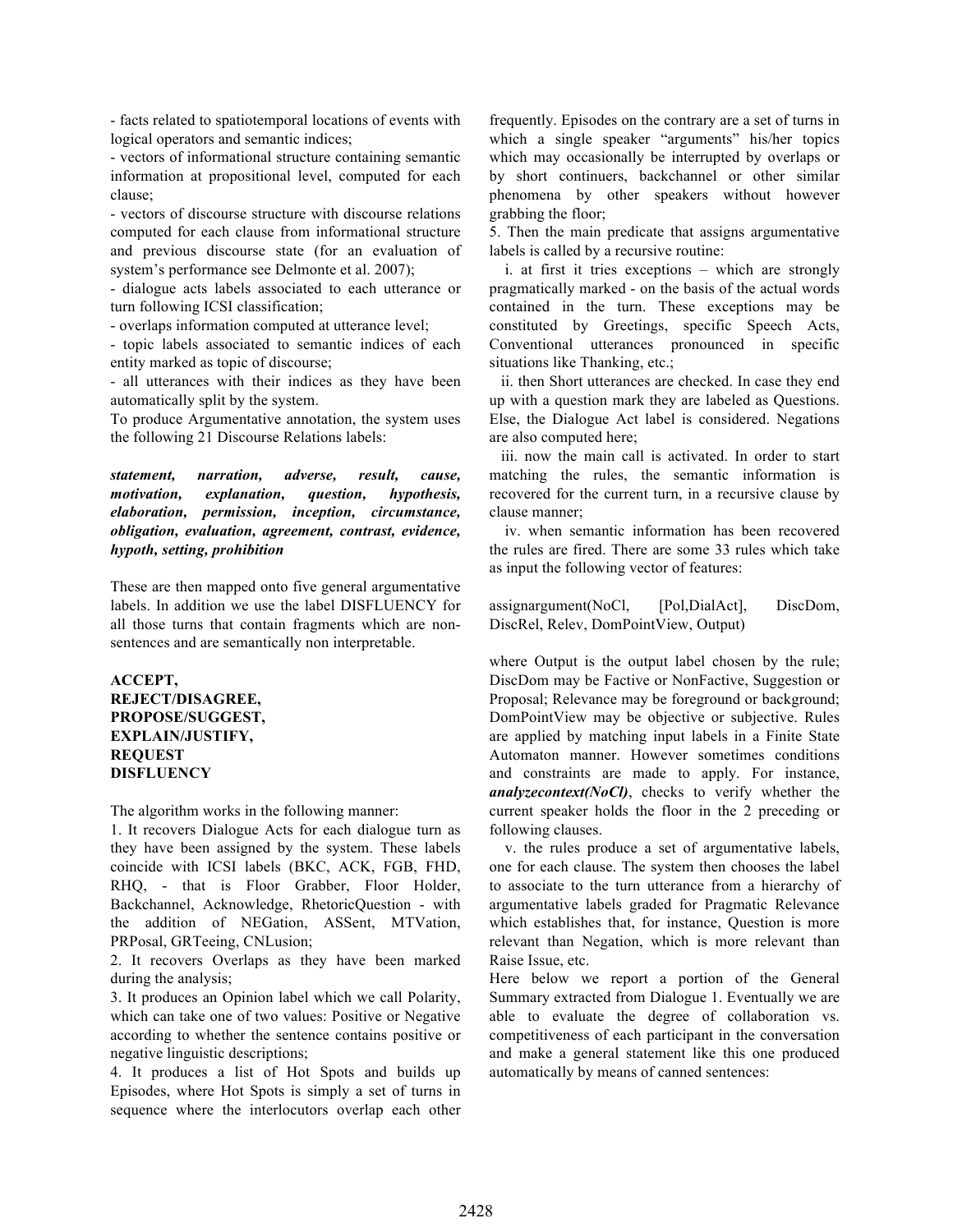GENERAL INFORMATION ON PARTICIPANTS The participants to the meeting are 6.

Participants less actively involved are Adam and Andreas who only intervened respectively for 9 and 78 turns.

LEVEL OF INTERACTIVITY IN THE DISCUSSION

The speaker that has held the majority of turns is Don with a total of 549 turns, followed by

Morgan with a total of 512 turns, followed by

Jane with a total of 292.

The speaker that has undergone the majority of overlaps is Morgan followed by Don.

The speaker that has done the majority of overlaps is Morgan followed by Jane.

Morgan is the participant that has been most competitive. Andreas only intervened after turn no. 1091.

#### DISCUSSION TOPICS

The main topics have been introduced by the second most important speaker of the meeting, Jane.

The most frequent entities in the whole dialogue partly coincide with the best topics, and are the following, in decreasing order:

level, format, stuff, tag, utterance, guess, frame, file, type, representation, phone, annotations, sentence, information, x\_m\_l, point, p\_file, start, segment, equals, 'ATLAS', prosodic, mean, link, database, data, change, structure, diff, a p i , tool, sort, sequence, program, pitch, external, end, channel, boundaries, work, versions, translate, timeline, text, speaker, overlap, file format, value, transcripts, store, prosody, phrase, perl, need, lattice, idea, feature, useful, turn, structured, separate, segmentation, search, output, node, meeting, library, language, input, help, handle, example, codes, bunch, alignment, NIST, ICSI.

#### ARGUMENTATIVE CONTENT

The following participants Andreas, Dave, Don, Jane, Morgan expressed their dissent 44 times.

However Andreas, Dave and Morgan expressed dissent in a consistently smaller percentage.

The following participants Adam, Andreas, Dave, Don, Jane, Morgan asked questions 53 times.

The remaining 1239 turns expressed positive content by proposing, explaining or raising issues.

However Adam, Dave and Andreas suggested and raised new issues in a consistently smaller percentage.

The following participants Adam, Andreas, Dave, Don, Jane, Morgan expressed acceptance 320 times.

The system has been used to parse the first 10 dialogues of the ICSI corpus for a total number of 98523 words and 13803 turns. This has been done to "train" the system: what happened was that, for the first 5 dialogues, we had to take care of failures. We also had to tune all the modules and procedures carefully. In particular, the module for argumentative automatic classification was incrementally improved in order to cover all conventional ways to express Agreement. For this reason, we then chose two random additional dialogues to test this second task.

## **4.3 Experimental Results**

We had one skilled linguist to provide a turn level annotation for argumentative labels: we don't have any agreement measure in this case, even though we expect the annotation to be in line with current experiments on the same subject (Pallotta et al. 2007). In the following table we report data related to the experiment of automatic annotation of argumentative categories. On a total of 2304 turns, 2251 have received an argumentative automatic classification, with a Recall of 97.53%. As can be gathered from the following table 2., the F-score is fairly high compared to current results reported in the literature on the same topic which are all below 80%.

|            | Correct | Incorrect | <b>Total Found</b> |
|------------|---------|-----------|--------------------|
| Accept     | 662     | 16        | 678                |
| Reject     | 64      | 18        | 82                 |
| Propose    | 321     | 74        | 395                |
| Request    | 180     |           | 181                |
| Explain    | 580     | 312       | 892                |
| Disfluency | 19      |           | 19                 |
| Total      | 1826    | 421       | 2247               |

Table 2. Overall count of argumentative labels

We computed Precision as the ratio between Correct Argumentative Labels/Found Argumentative Labels, which corresponds to 81.26%. The F-score is 88.65%.

### **5. The Anaphora Resolution Module**

The problem represented by pronominal expressions in dialogues needs to be addressed fully and not by means of ad hoc solutions. This requires a full-fledged system for anaphora resolution. One such system is shown in Fig. 1 below, where we highlight the architecture and main processes undergoing at the anaphora level. First of all, the subdivision of the system into two levels: Clause level – intrasentential pronominal phenomena – where all pronominal expressions contained in modifiers, adjuncts or complement clauses receive their antecedent locally. Possessive pronouns, pronouns contained in relative clauses and complement clauses choose preferentially their antecedents from list of higher level referring expressions. Not so for those pronouns contained in matrix clauses. In particular the ones in subject position are to be coreferred in the discourse. This requires the system to be equipped with a History List of all referring expressions to be used when needed. In the system, three levels are indicated: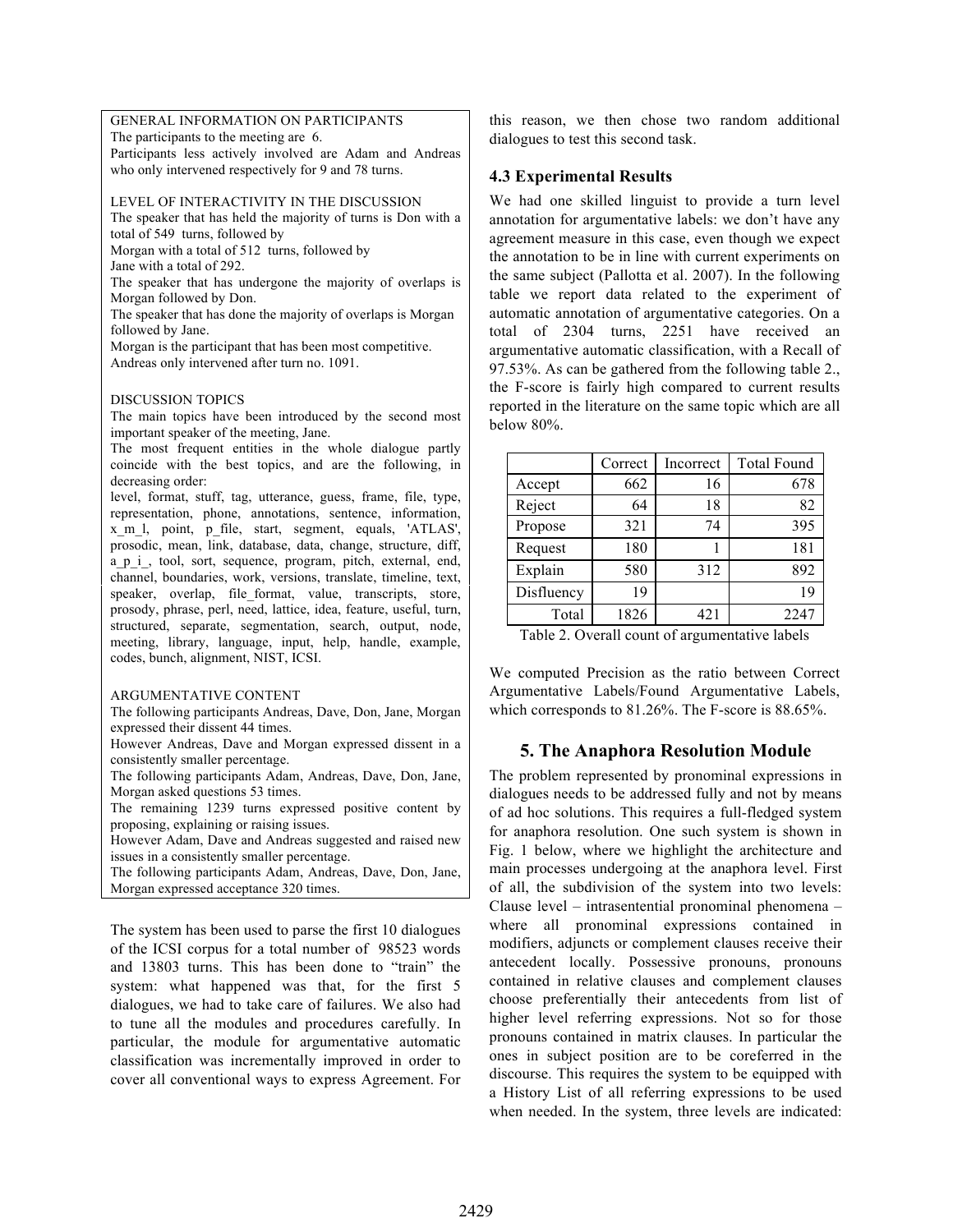Clause level, i.e. simple sentences; Utterance level, i.e. complex sentences; Discourse level, i.e. intersententially.

Our system computes semantic structures in a sentence by sentence fashion and any information useful to carry out anaphoric processes is made available to the following stretch of dialogue.



Figure 1. Anaphoric Processes in GETARUNS

#### **5.1 The Experiments**

We set up a number of experiments in order to test the new version of the system. However we will concentrate only on one of them, that is detecting referential from nonreferential uses of personal pronouns YOU, WE and the pronoun IT.

Here below is a table containing total values for pronouns WE/YOU/IT in all the 10 dialogues analysed.

|       | Referent | Generic | Total | Found |
|-------|----------|---------|-------|-------|
| WЕ    | 1186     | 706     | 1892  | 1356  |
| YOU   | 1045     | 742     | 1787  | 1132  |
| IТ    | 1593     | 1008    | 2601  | 1627  |
| Total | 3824     | 2456    | 6280  | 4115  |

Table 3. Overall count of pronominal expressions

We had two skilled linguists to annotate pronominal WE/IT/YOU properties as either referential/ nonreferential. Their agreement on this task was very high with a kappa-score of 0.71. Results for the experiment are as follows,

|     | Recall | Precision | F-Score |
|-----|--------|-----------|---------|
| WE  | 71.67% | 81.2%     | 76.14%  |
| YOU | 63.34% | 89.3%     | 74.11%  |
| IТ  | 62.52% | 84.6%     | 72.19%  |

Table 4. Results for pronominal expressions

### **6. Conclusions and Future Work**

We have presented work carried out to extend and adapt a system for text understanding in order to make it fit for dialogue understanding. We proposed a set of expansions to cope with typical dialogue related problems, such as presence of non-sentential fragments, elliptical fragments interpretable as speech acts, massive presence of generic non-referential pronominal expressions, etc. We implemented a number of additional components: an algorithm that takes care of overlaps and uses that information to split current utterances and temporally realign the conversational flow. A module that computes Argumentative automatic classification labels out of a small set, on top of discourse relations and other semantic markers determined by the semantic component of the system.

The system has been evaluated for two of its most important components, the newly implemented pronominal binding module and the argumentative classification module. Results are very encouraging. However, we note that in that task, labels which may cause great uncertainty and are highly ambiguous, have been lumped together to facilitate the classification task.

Of course we intend to complete the analysis of all dialogues contained in the ICSI corpus and refine our algorithms. Then we would like to use the system with a totally different scenario, as for instance the Switchboard two parties dialogues and see whether the "training" carried out on the basis of multiparty dialogues may be fruitfully applied to such reduced conversational framework. In particular we still need to work at the level of DECISION labeling, which is something that we intend to do at Episode level. We also need to improve the discrimination of really argumentative from pragmatically irrelevant utterance, a choice that in some cases is hard to make on an automatic basis.

#### **7. References**

- Allen, J., M. Dzikovska, M. Manshadi, and M. Swift, (2007), Deep linguistic processing for spoken dialogue systems. In ACL 2007 Workshop on Deep Linguistic Processing, pp. 49–56.
- Armstrong, S. et al., (2003), Natural language queries on natural language data: a database of meeting dialogues. In Proceedings of NLDB'2003 conference, Burg/Cottbus, Germany.
- Bergsma, Shane , Dekang Lin and Randy Goebel, (2008), Distributional Identification of Non-Referential Pronouns, In ACL-HLT 2008, Columbus, Ohio, June 16-18, 2008, pp. 10-18.